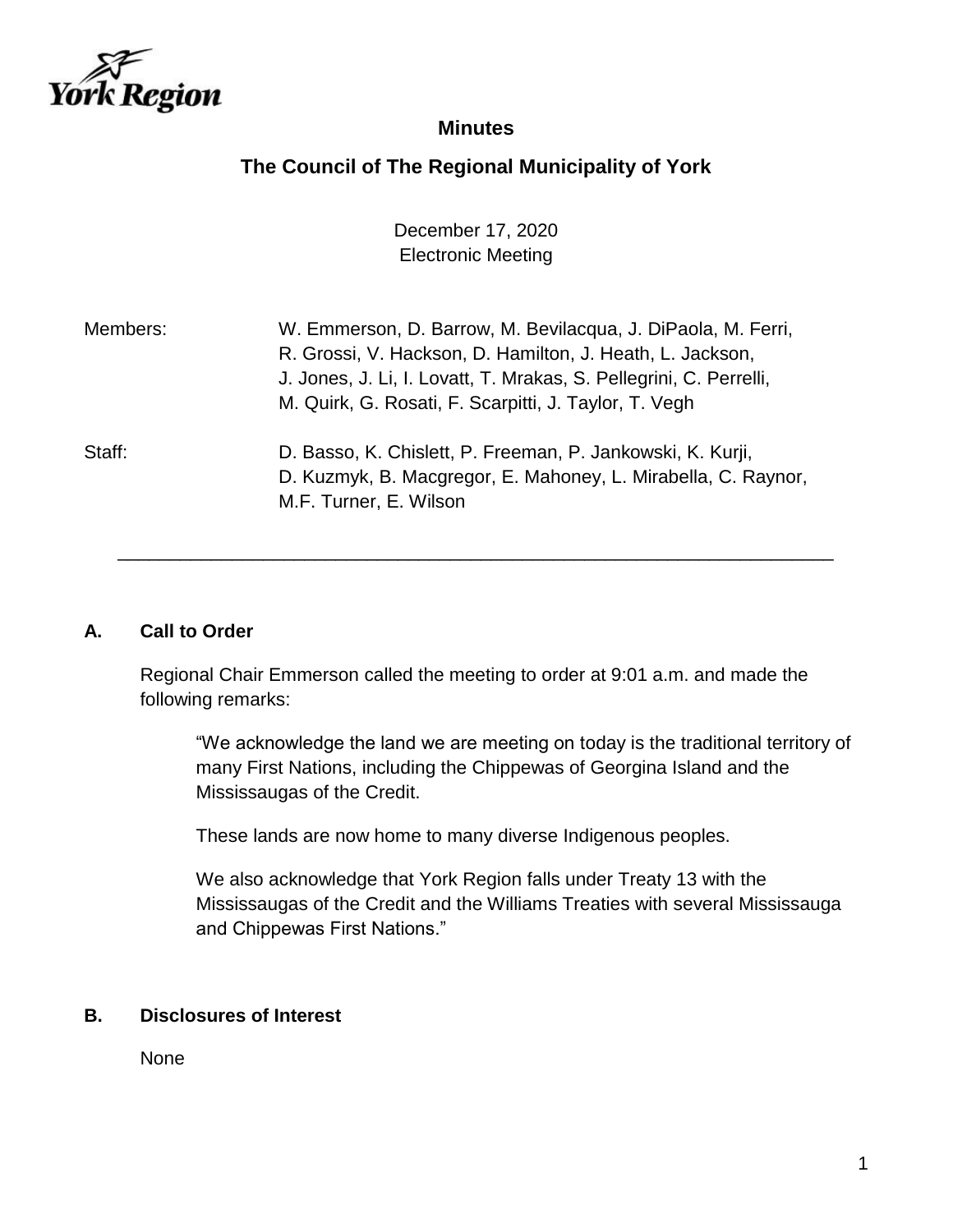## **C. Minutes of Council**

## **C.1 Council Meeting held on November 19, 2020**

**Moved by** Regional Councillor Hamilton **Seconded by** Mayor Lovatt

That Council confirm the Minutes of the Council meeting held on November 19, 2020.

### **Carried**

## **C.2 Special Council Meeting held on November 26, 2020**

**Moved by** Regional Councillor Hamilton **Seconded by** Mayor Lovatt

That Council confirm the Minutes of the Special Council meeting held on November 26, 2020.

### **Carried**

## **C.3 Special Council Meeting held on December 10, 2020**

**Moved by** Regional Councillor Hamilton **Seconded by** Mayor Lovatt

That Council confirm the Minutes of the Special Council meeting held on December 10, 2020.

**Carried**

## **D. Presentations**

### **D.1 COVID-19 Update**

**Moved by** Regional Councillor Heath **Seconded by** Mayor Scarpitti

That Council receive the presentation from Dr. Karim Kurji and Dr. Jeya Nadarajah.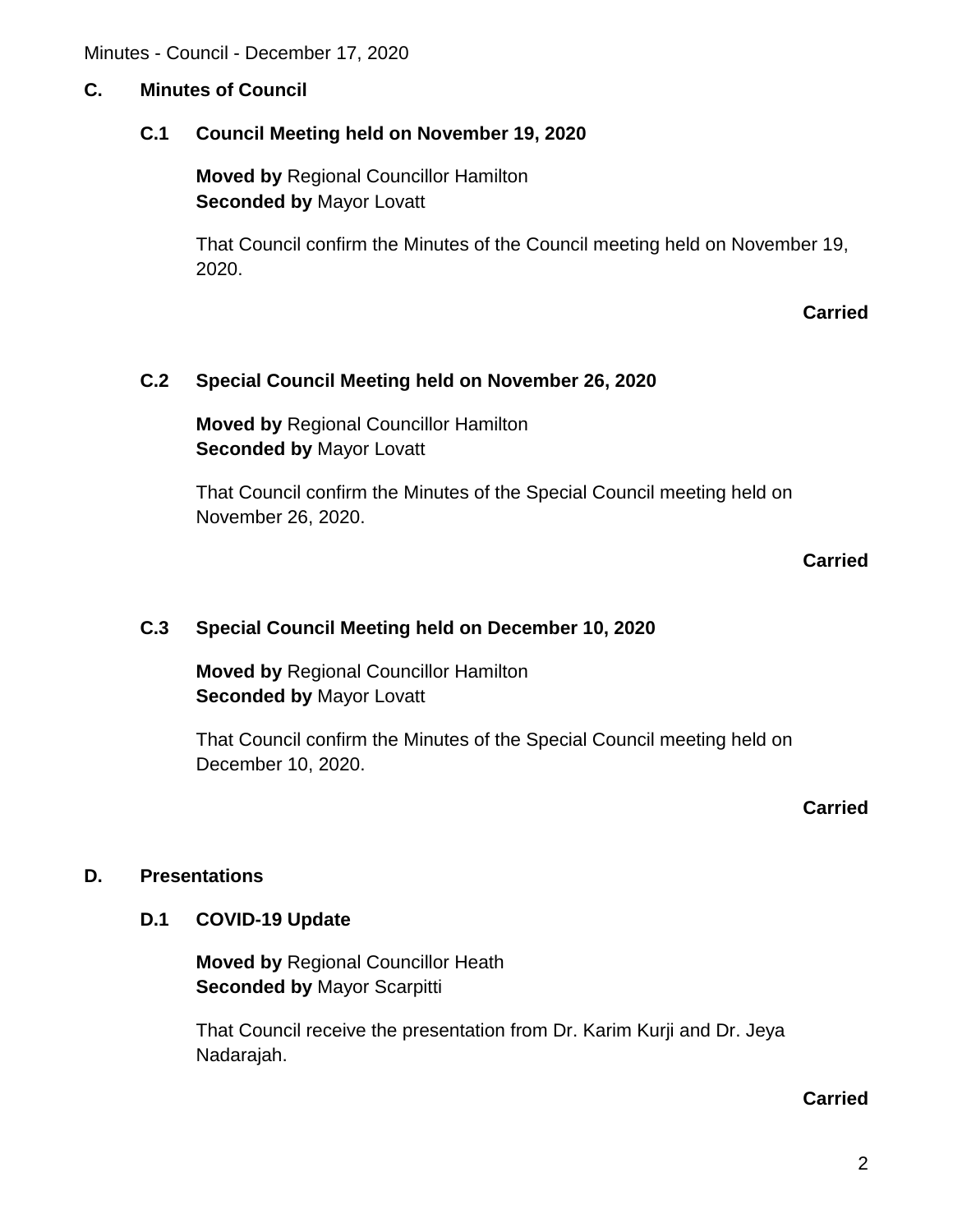## **E. Deputations**

None

## **F. Communications**

## **F.1 Public Health's Role in Ontario's Integrated Health System**

**Moved by** Regional Councillor Jackson **Seconded by** Regional Councillor Vegh

That Council receive the memorandum from Katherine Chislett, Commissioner of Community and Health Services and Dr. Karim Kurji, Medical Officer of Health dated December 15, 2020.

**Carried**

## **F.2 COVID-19 Outbreak at Newmarket Health Centre**

**Moved by** Regional Councillor Heath **Seconded by** Mayor Quirk

That Council received the memorandum from Katherine Chislett, Commissioner of Community and Health Services dated December 15, 2020.

## **Carried**

# **F.3 Additional Provincial Social Services Relief Funding**

**Moved by** Regional Councillor Jackson **Seconded by** Regional Councillor Vegh

That Council receive the memorandum from Katherine Chislett, Commissioner of Community and Health Services dated December 15, 2020.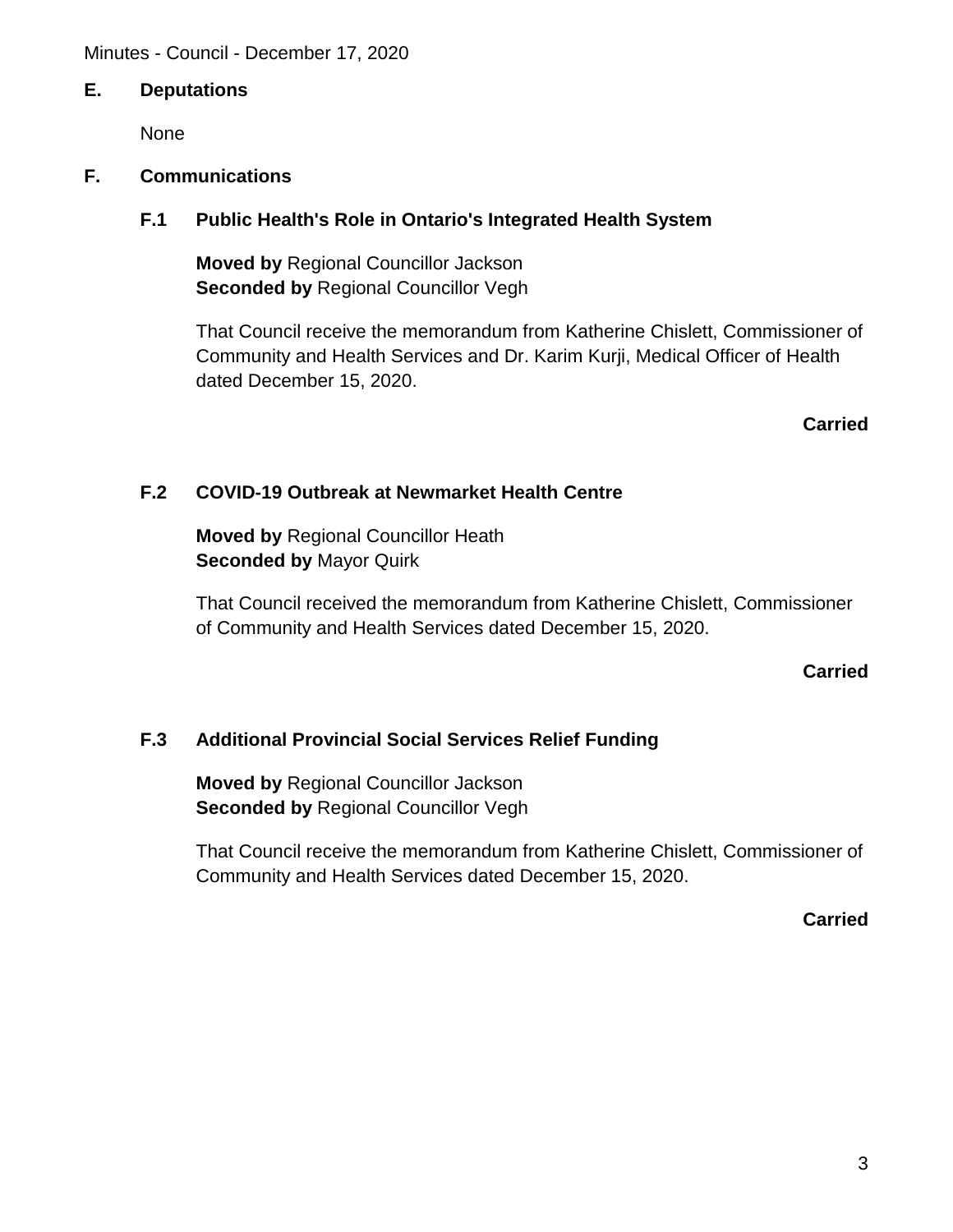## **F.4 Rapid Housing Initiative**

**Moved by** Regional Councillor Jackson **Seconded by Regional Councillor Vegh** 

That Council receive the communication from Kimberley Kitteringham, City Clerk, City of Markham dated December 11, 2020.

### **Carried**

## **F.5 Financial Impacts of COVID-19**

**Moved by** Regional Councillor Jackson **Seconded by Regional Councillor Vegh** 

That Council receive the memorandum from Laura Mirabella, Commissioner of Finance and Regional Treasurer dated December 15, 2020.

**Carried**

# **F.6 Summary of the Financial Accountability Office of Ontario Report on the Financial Impact of COVID-19 and Municipal Budgets**

**Moved by** Regional Councillor Heath **Seconded by** Regional Councillor Grossi

That Council receive the memorandum from Laura Mirabella, Commissioner of Finance and Regional Treasurer dated December 17, 2020.

## **Carried**

## **F.7 Recommendation for the End of Community Housing Mortgages**

**Moved by** Mayor Taylor **Seconded by** Mayor Lovatt

That Council receive the communication from Tim Ross, Executive Director, Cooperative Housing Federation of Canada dated December 16, 2020.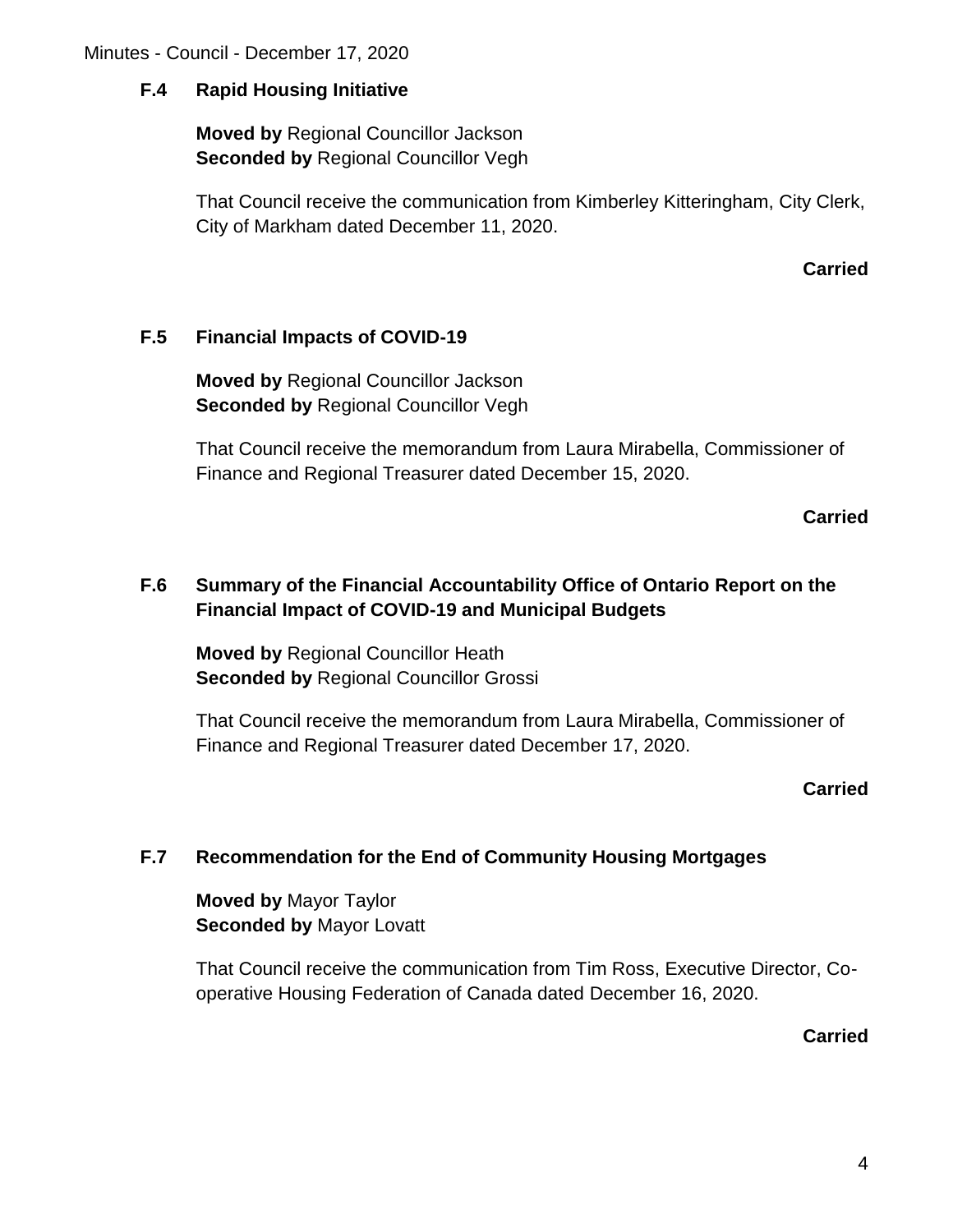# **F.8 Update on Funding for Phase 2 of the Safe Restart Agreement Program**

**Moved by** Regional Councillor Grossi **Seconded by** Regional Councillor Jones

That Council receive the communication from Caroline Mulroney, Minister of Transportation dated December 15, 2020.

## **Carried**

## **G. Consideration and Adoption of Reports**

## **G.1 Committee of the Whole Meeting - December 3, 2020**

**Moved by** Mayor Barrow **Seconded by** Mayor Pellegrini

That Council adopt the recommendations in the Minutes of the Committee of the Whole meeting held on December 3, 2020, except for Items F.1.5 and G.2.2 as noted below.

**Carried**

# **Toronto and Region Conservation Authority Resolution - Update on Municipal Memorandums of Understanding and Service Level Agreements**

**Moved by** Regional Councillor DiPaola **Seconded by** Regional Councillor Jackson

1. That the communication from Alisa Mahrova, Clerk and Manager, Policy, Toronto and Region Conservation Authority dated October 20, 2020 be received, and staff be requested to report back regarding the status of the Memorandums of Understanding (MOUs) with the Toronto and Region Conservation Authority (TRCA) and the Lake Simcoe Region Conservation Authority (LSRCA) in early 2021.

**Moved by** Mayor Bevilacqua **Seconded by** Mayor Mrakas

That Council end debate and vote on the pending motion.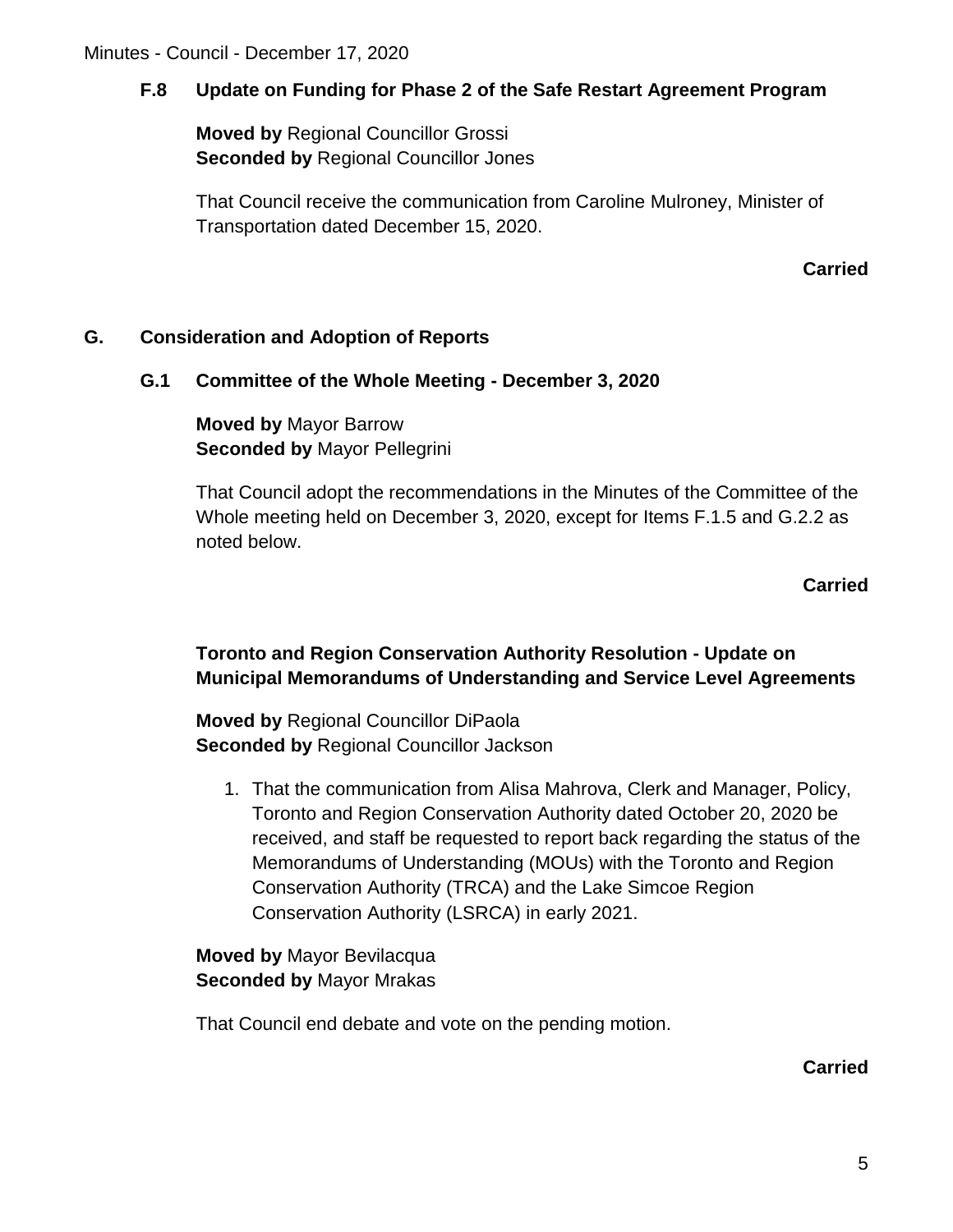A recorded vote on the pending motion was as follows:

- **For:** Barrow, Bevilacqua, DiPaola, Ferri, Grossi, Jackson, Li, Lovatt, Pellegrini, Perrelli, Rosati, Scarpitti (12)
- **Against:** Emmerson, Hackson, Hamilton, Heath, Jones, Mrakas, Quirk, Taylor, Vegh (9)

**Carried**

## **Social Services Relief Fund - Phase Two - Authority for Capital Agreements**

**Moved by** Regional Councillor Rosati **Seconded by** Regional Councillor Heath

That Council adopt the following recommendations in the report, *as amended*, dated November 20, 2020 from the Commissioner of Community and Health Services:

- 1. The Commissioner of Community and Health Services be authorized to award direct purchase contracts to expedite the rapid construction of Social Services Relief Fund Phase Two funded projects, at a total cost not to exceed funding amounts.
- 2. The Commissioner of Community and Health Services be authorized to execute all necessary documents required under the program.
- 3. Council approve *moving forward with* developments on Housing York Inc. *properties as required for Social Services Relief Fund Phase Two projects*.
- 4. *The Commissioner of Community and Health Services be authorized to adjust funding, and direct any additional funding, as required to maximize use of funds.*
- 5. *Council approve 2021 interim Capital Spending Authority of up to \$7,415,000 for Social Services Relief Fund Capital Projects, fully funded from Provincial Funding.*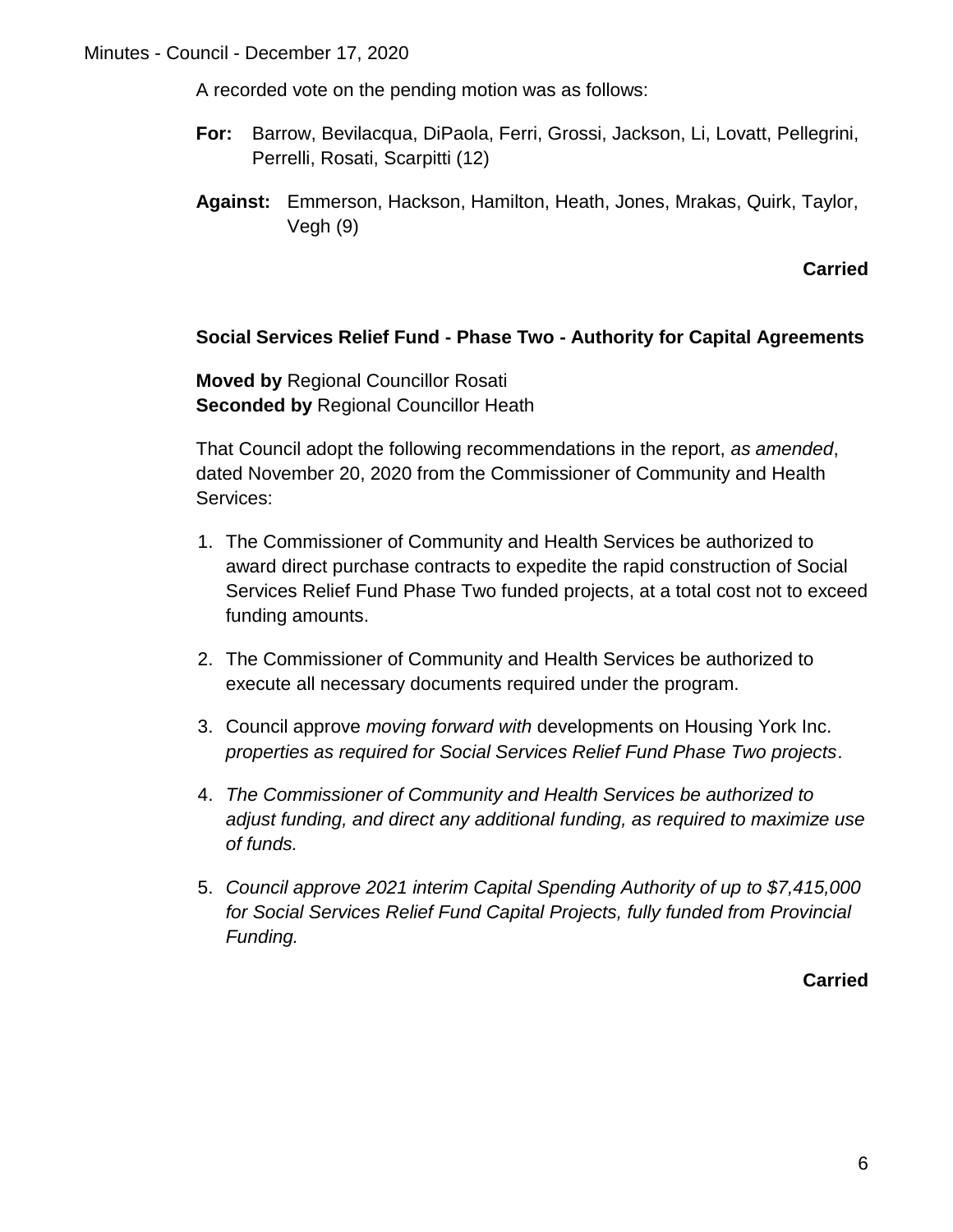# **G.2 COVID-19 Resilience Infrastructure Stream - Local Government Intake Funding Application**

**Moved by** Mayor Hackson **Seconded by** Mayor Mrakas

The Council adopt the following recommendation in the report dated December 11, 2020 from the Commissioner of Finance:

1. Council endorse the projects shown in Attachment 1 for funding under the COVID-19 Resilience Infrastructure Stream – Local Government Intake.

## **Carried**

# **G.3 Creation of Set Fines for Mask and Face-Covering Offences under the Transit Bylaw**

**Moved by** Mayor Pellegrini **Seconded by** Mayor Scarpitti

That Council adopt the following recommendation in the report dated December 16, 2020 from the Commissioner of Transportation Services:

1. Council authorize staff to submit a request to the Ontario Court of Justice for a set fine order for mask and face-covering infractions on transit.

**Carried**

# **H. Introduction and Consideration of Bylaws**

None

# **I. Motions**

# **I.1 COVID-19 Canada Emergency Rent Subsidy**

**Moved by** Mayor Lovatt **Seconded by** Mayor Mrakas

Whereas the impact of COVID-19 has had a devastating impact on our local economies and small business owners; and

Whereas many businesses have already closed permanently with many more facing the same fate throwing owners into financial ruin and their employees into poverty; and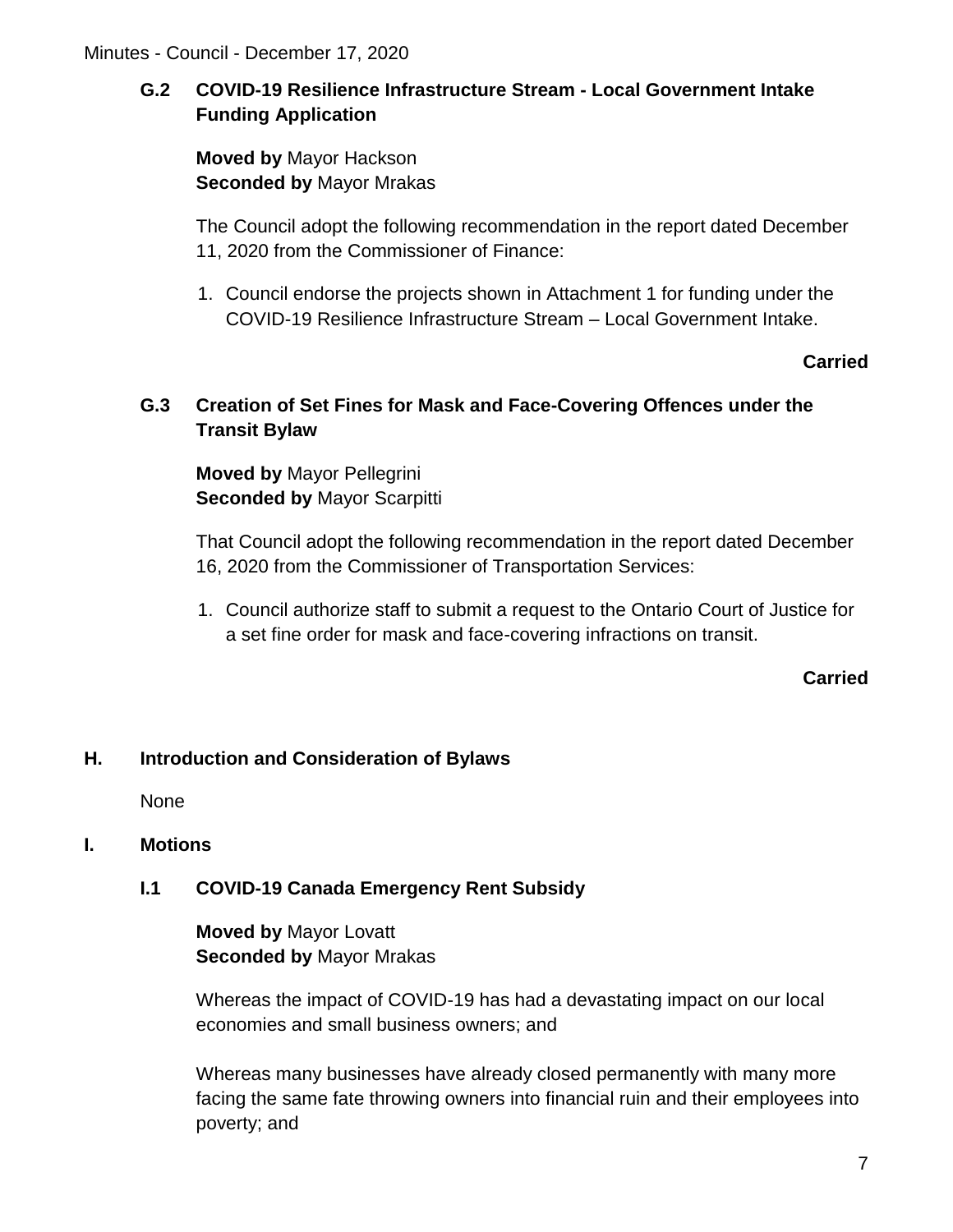Whereas the Canada Emergency Commercial Rent Assistance program launched in May 2020 was dependent on Landlords signing up and taking a 25% reduction in rent and closed in September 2020 with many small businesses unable to participate; and

Whereas the FedDev Ontario Regional Relief and Recovery Fund was created to support operating costs incurred during the first year of the pandemic up to \$1 Million if you are unable to access other federal relief measures and if you were in business before March 15, 2020; and

Whereas on August 11, the Federal Government announced the Canada Emergency Wage Subsidy, where businesses must have been in operation prior to March 15 2020 with proof of 1 year of sales; and

Whereas on September 27, the Canada Emergency Rent Subsidy launched which is a subsidy to cover part of a businesses commercial rent or property expenses, starting on September 27, 2020, until June 2021, you have to have been in business with payroll prior to March 15 2020; and

Whereas the Canada Emergency Rent Subsidy is a lagging subsidy of up to 65% of eligible expenses meaning businesses are out of pocket 100% rent costs and receive a 65% recovery, possibly 90% if in Lockdown; and

Whereas these COVID-19 Business relief programs offered by the Federal Government exclude businesses that opened after March 15, 2020 leaving these business owners with no financial lifeline; and

Whereas York Region being placed into Grey Lockdown will all but seal the complete financial ruin of many small business owners in our communities;

Therefore be it resolved:

- 1. That, in the eventuality of York Region being moved into Grey-Lockdown, York Region Council call on the Federal Government to amend the Canada Emergency Rent Subsidy to include any restaurant or business that opened at any time in 2020; and
- 2. That the Canada Emergency Rent Subsidy become a leading subsidy where the business owner gets the benefit before rent is due; and
- 3. That a copy be sent to Prime Minister Trudeau, Deputy PM Freeland, All Premiers, Deputy Premiers, York Region MPs, All Regional Chairs in Ontario, AMO, FCM.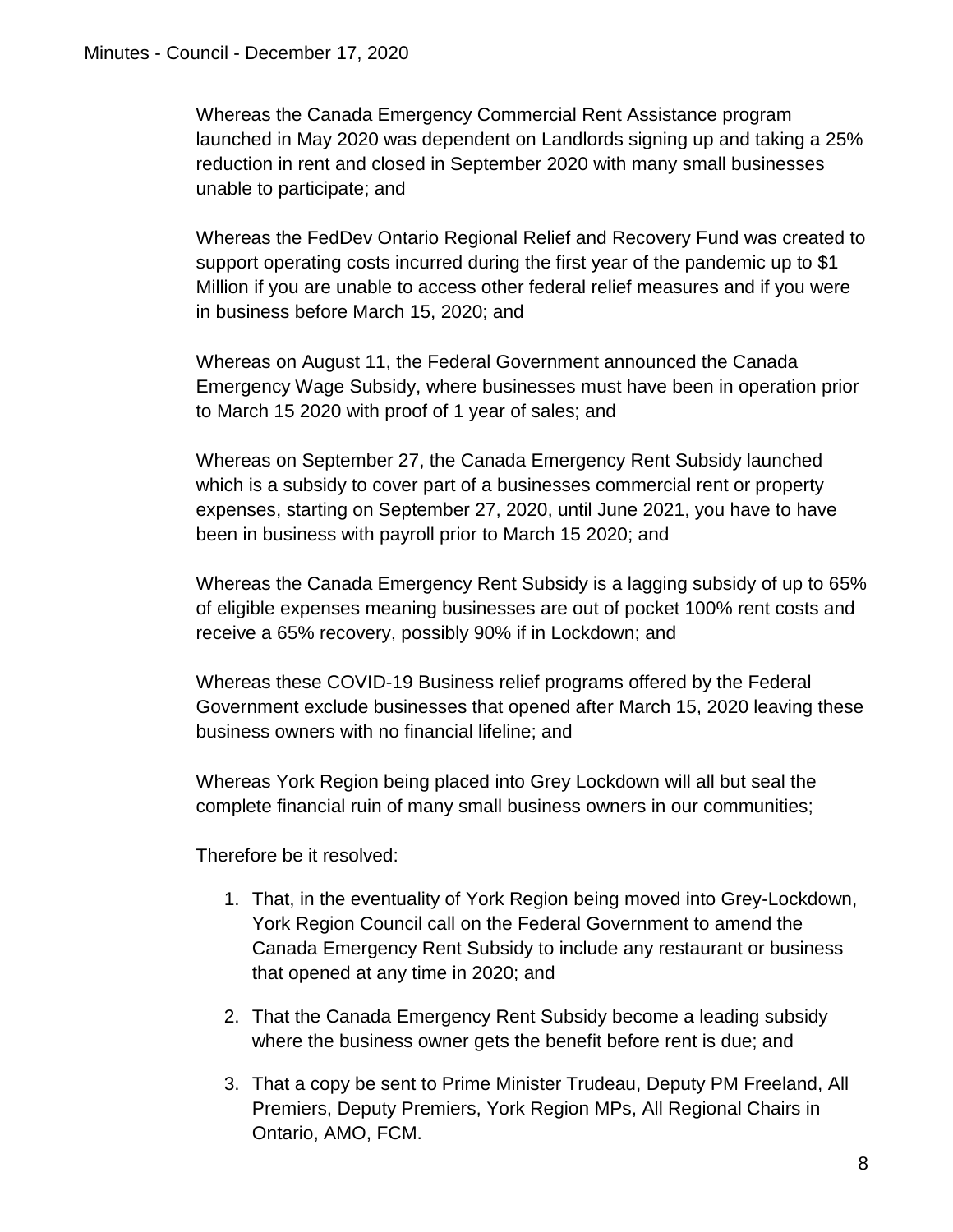## **I.2 Return York Region to the Red Control Zone**

**Moved by** Regional Councillor Perrelli **Seconded by** Regional Councillor DiPaola

Whereas many restaurants have a seating capacity that numbers into the hundreds; and

Whereas the accepted COVID-19 safety standard for physical distancing is 2 meters; and

Whereas many restaurants have to maintain large staff complements to open their doors which is cost prohibitive with a seating limit as a result of the Orange - Restrict and Red - Control zone measures; and

Whereas the pictures attached to this motion make it clear that limiting the seating capacity using these parameters are woefully inadequate; and

Whereas restaurants are already subject to all other safety measures and have an excellent record of compliance; and

Whereas a number of restaurants have already closed permanently with many more facing the same fate through no fault of their own;

Therefore be it resolved:

- i) That York Region Council request that, in York Region, the Provincial Government immediately remove the following clause "Maximum number of patrons permitted to be seated indoors is 50" from the Orange - Restrict zone and "Maximum number of patrons permitted to be seated indoors is 10" from the Red - Control zone; and
- ii) That York Region Council request that, in York Region, the Provincial Government immediately remove the following clauses "Establishments must be closed from 12 a.m. to 5 a.m." "Liquor sold or served only between 9 a.m. to 11 p.m." and "No consumption of liquor permitted between 12 a.m. to 9 a.m." from the Yellow- Protect zone; and "Establishments must be closed from 10 p.m. to 5 a.m.," "Liquor sold or served only between 9 a.m. to 9 p.m." and "No consumption of liquor permitted between 10 p.m. to 9 a.m." from the Orange- Restrict zone and the Red -Control zone.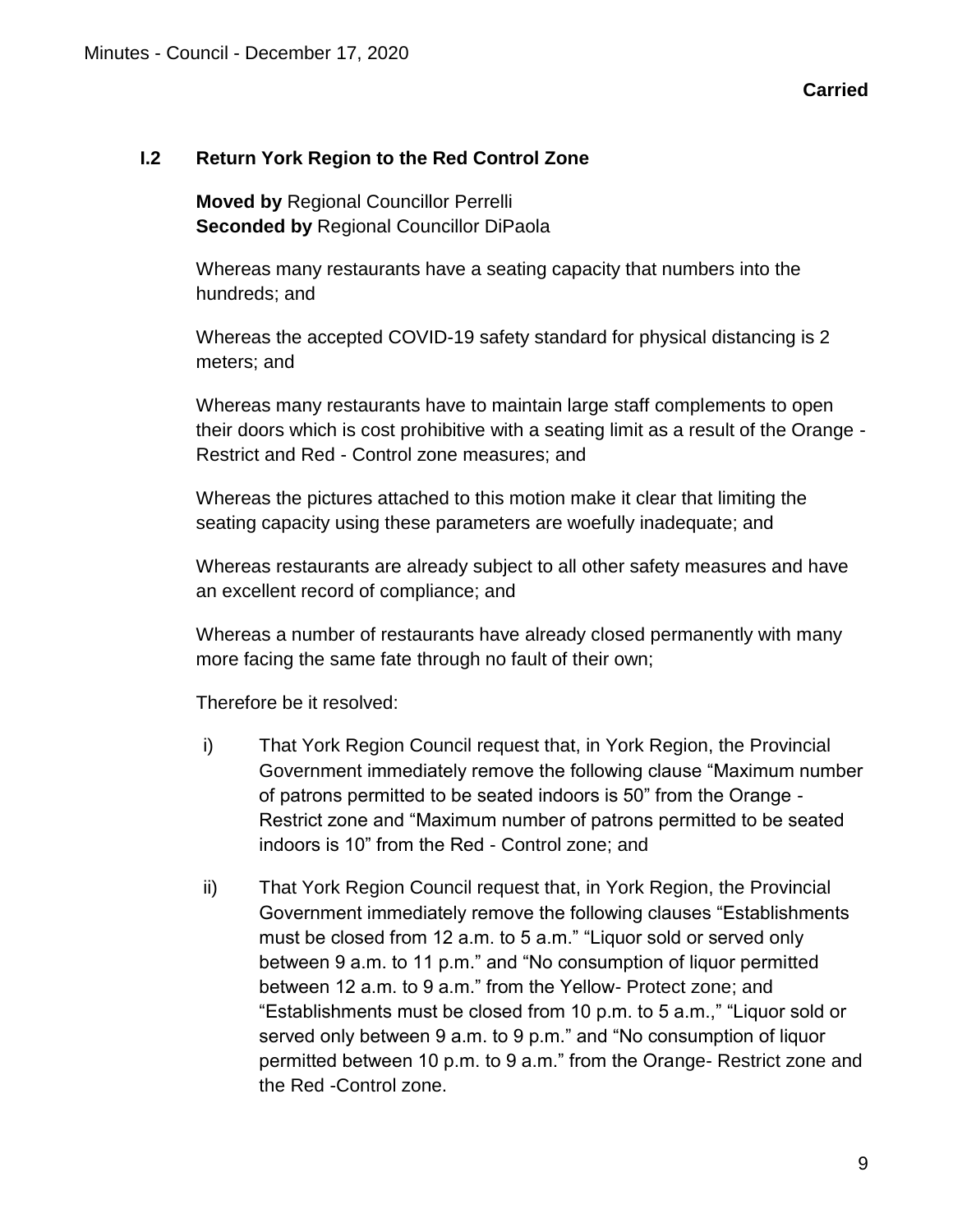iii) That York Region Council request that the Provincial Government return York Region to the Red-Control zone as modified in i) and ii) as of December 18th at 12:01AM.

A recorded vote was as follows:

**For:** Barrow, DiPaola, Grossi, Hamilton, Jackson, Jones, Li, Mrakas, Pellegrini, Perrelli (10)

**Against:** Bevilacqua, Emmerson, Ferri, Hackson, Heath, Lovatt, Quirk, Rosati, Scarpitti, Taylor, Vegh (11)

## **Defeated**

## **J. Notices of Motion to Reconsider**

None

## **K. Other Business**

# **K.1 COVID-19 Update**

Regional Chair Emmerson provided an update on the current status of COVID-19 and led a moment of silence to honour the 329 York Region residents who have lost their lives to the virus.

## **K.2 2020 Milestones**

Marking the half-way point of this Council term, Regional Chair Emmerson provided an overview of the milestones achieved by York Region Council. These include investments in roads and transit, expansion of YorkNet's high-speed dark-fibre network, regional governance review, advancements at the Duffin Creek Water Pollution Plant, a declared state of emergency for the first time in York Region's 50 year history, breaking ground on the Markham Centre Campus of York University and the opening of the Yonge Street Rapidway in the City of Richmond Hill.

# **K.3 Transit Services on New Year's Eve**

Regional Chair Emmerson announced that York Region Transit will not be offering free rides on New Year's Eve this year, in an effort to discourage residents from celebrating outside of their own homes.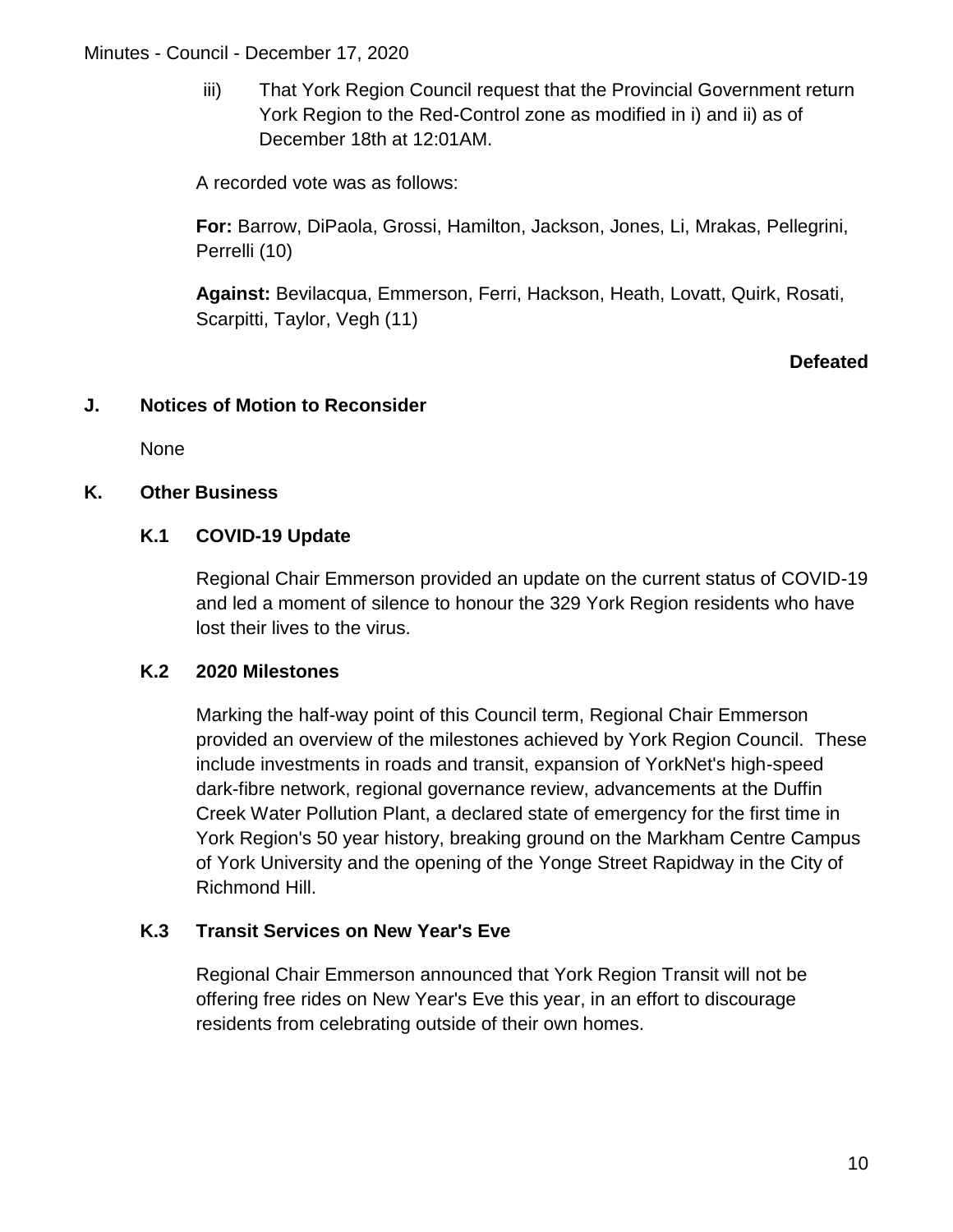# **K.4 Tentative Special Council Meeting - December 22, 2020**

Regional Chair Emmerson announced that a Special Council meeting will be tentatively scheduled on December 22, 2020 beginning at 9 a.m. related to COVID-19.

## **K.5 Cancellation of York Region Rapid Transit Corporation Meeting**

Regional Chair Emmerson announced the cancellation of the York Region Rapid Transit Corporation meeting on January 20, 2021.

## **K.6 Happy Holidays**

On behalf of Regional Council, Regional Chair Emmerson wished York Region residents a happy and safe holiday season and a happy New Year.

## **L. Private Session**

Council resolved into private session at 12:53 p.m. At 12:54 p.m. Council resumed in public session and reported the following:

# **L.1 Private Attachments 1 and 2 to Item F.3 - Additional Provincial Social Services Relief Funding - Acquisition or Disposition of Land**

**Moved by** Regional Councillor Rosati **Seconded by** Regional Councillor Ferri

That Council receive the private attachments.

## **Carried**

# **M. Confirmatory Bylaw**

**Moved by** Mayor Bevilacqua **Seconded by** Mayor Scarpitti

That Council enact Bylaw No. 2020-61 to confirm the proceedings of this meeting of Council held on December 17, 2020.